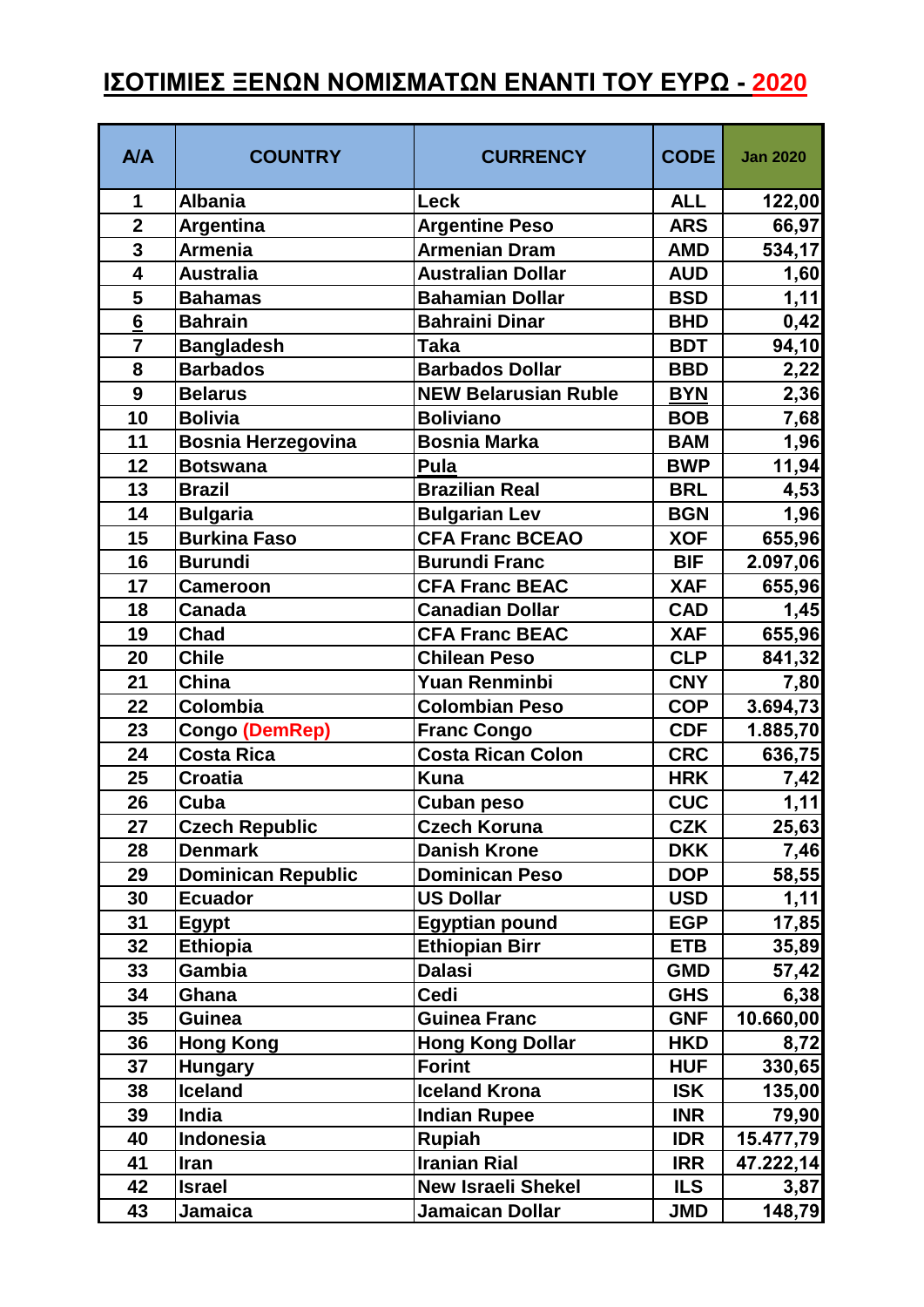| <b>A/A</b> | <b>COUNTRY</b>      | <b>CURRENCY</b>           | <b>CODE</b> | <b>Jan 2020</b> |
|------------|---------------------|---------------------------|-------------|-----------------|
| 44         | Japan               | <b>Japanese Yen</b>       | <b>JPY</b>  | 122,26          |
| 45         | Jordan              | Jordanian Dinar           | <b>JOD</b>  | 0,79            |
| 46         | <b>Kazakhstan</b>   | <b>Tenge</b>              | <b>KZT</b>  | 425,44          |
| 47         | Kenya               | <b>Kenyan Shilling</b>    | <b>KES</b>  | 112,98          |
| 48         | <b>Kuwait</b>       | <b>Kuwaiti Dinar</b>      | <b>KWD</b>  | 0,34            |
| 49         | Lebanon             | <b>Lebanese Pound</b>     | <b>LBP</b>  | 1.679,99        |
| 50         | Libya               | <b>Libyan Dinar</b>       | <b>LYD</b>  | 1,56            |
| 51         | Madagascar          | <b>Malagasy Ariary</b>    | <b>MGA</b>  | 4.041,10        |
| 52         | <b>Malawi</b>       | <b>Kwacha</b>             | <b>MWK</b>  | 828,88          |
| 53         | <b>Malaysia</b>     | <b>Malaysian Ringgit</b>  | <b>MYR</b>  | 4,59            |
| 54         | <b>Maldive Is.</b>  | <b>Rufiyaa</b>            | <b>MVR</b>  | 17,11           |
| 55         | <b>Mauritania</b>   | Ouguiya                   | <b>MRU</b>  | 41,95           |
| 56         | <b>Mauritius</b>    | <b>Maur Rupee</b>         | <b>MUR</b>  | 40,37           |
| 57         | <b>Mexico</b>       | <b>Mexican Peso</b>       | <b>MXN</b>  | 21,06           |
| 58         | <b>Moldova</b>      | <b>Moldovan Leu</b>       | <b>MDL</b>  | 19,33           |
| 59         | Mongolia            | <b>Tugrik</b>             | <b>MNT</b>  | 3.066,05        |
| 60         | <b>Morocco</b>      | <b>Moroccan Dirham</b>    | <b>MAD</b>  | 10,70           |
| 61         | <b>Mozambique</b>   | <b>Meticai</b>            | <b>MZN</b>  | 69,61           |
| 62         | <b>Namibia</b>      | <b>Namibian Dollar</b>    | <b>NAD</b>  | 15,71           |
| 63         | <b>Nepal</b>        | <b>Nepalese Rupee</b>     | <b>NPR</b>  | 128,43          |
| 64         | <b>New Zealand</b>  | <b>New Zealand Dollar</b> | <b>NZD</b>  | 1,67            |
| 65         | Nicaragua           | Cordoba Oro               | <b>NIO</b>  | 37,74           |
| 66         | <b>Niger Rep</b>    | <b>CFA Franc BCEAO</b>    | <b>XOF</b>  | 655,96          |
| 67         | <b>Nigeria</b>      | <b>Naira</b>              | <b>NGN</b>  | 406,20          |
| 68         | Norway              | <b>Norwegian Krone</b>    | <b>NOK</b>  | 9,86            |
| 69         | Oman                | <b>Rial Omani</b>         | <b>OMR</b>  | 0,43            |
| 70         | <b>Pakistan</b>     | <b>Pakistan Rupee</b>     | <b>PKR</b>  | 173,49          |
| 71         | Panama              | <b>Balboa</b>             | <b>PAB</b>  | 1,11            |
| 72         | Peru                | <b>Nuevo Sol</b>          | <b>PEN</b>  | 3,73            |
| 73         | <b>Philippines</b>  | <b>Philippine Peso</b>    | <b>PHP</b>  | 56,82           |
| 74         | <b>Poland</b>       | <b>Zloty</b>              | <b>PLN</b>  | 4,27            |
| 75         | Qatar               | <b>Qatari Riyal</b>       | QAR         | 4,05            |
| 76         | Romania             | <b>New Leu</b>            | <b>RON</b>  | 4,81            |
| 77         | <b>Russia</b>       | <b>Russian Ruble</b>      | <b>RUB</b>  | 69,49           |
| 78         | Rwanda              | <b>Rwanda Franc</b>       | <b>RWF</b>  | 1.052, 17       |
| 79         | Saudi Arabia        | <b>Saudi Riyal</b>        | <b>SAR</b>  | 4,17            |
| 80         | <b>Senegal</b>      | <b>CFA Franc BCEAO</b>    | <b>XOF</b>  | 655,96          |
| 81         | <b>Serbia</b>       | <b>Dinar</b>              | <b>RSD</b>  | 117,93          |
| 82         | <b>Seychelles</b>   | <b>Seychelles Rupee</b>   | <b>SCR</b>  | 15,32           |
| 83         | <b>Sierra Leone</b> | Leone                     | <b>SLL</b>  | 10.972,77       |
| 84         | <b>Singapore</b>    | <b>Singapore Dollar</b>   | <b>SGD</b>  | 1,51            |
| 85         | <b>South Africa</b> | Rand                      | <b>ZAR</b>  | 15,67           |
| 86         | <b>South Korea</b>  | Won                       | <b>KRW</b>  | 1.297,49        |
| 87         | <b>Sri Lanka</b>    | <b>Sri Lanka Rupee</b>    | <b>LKR</b>  | 203,45          |
| 88         | <b>Sudan Rep</b>    | <b>Sudanise Pound</b>     | <b>SDG</b>  | 50,54           |
| 89         | <b>Swaziland</b>    | Lilangeni                 | <b>SZL</b>  | 15,71           |